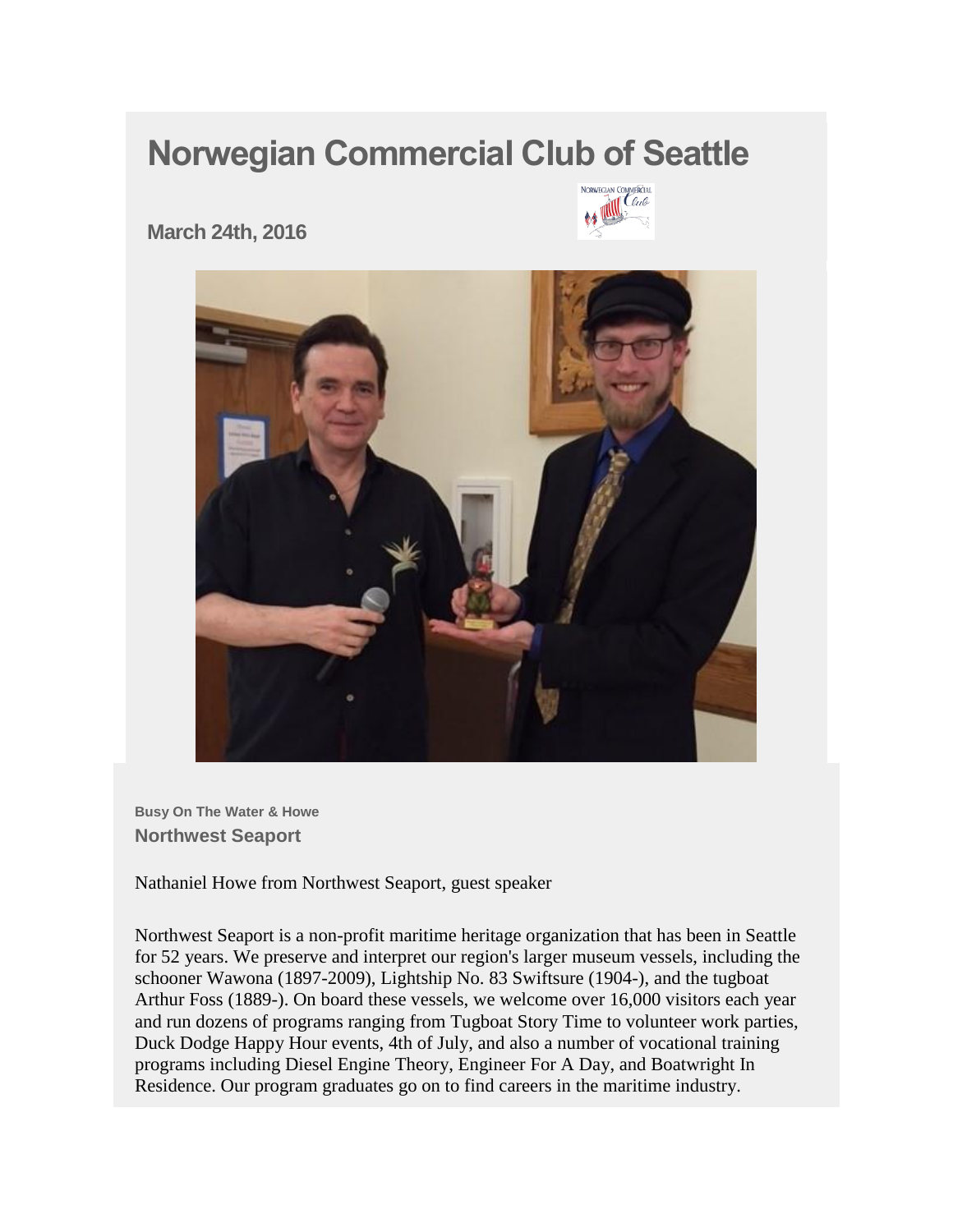Northwest Seaport is excited to announce that we have decided to raise funds to acquire one more vessel--one of the iconic halibut schooners, the Ballard-built 1911 halibut schooner Tordenskjold. After 100 years of commercial fishing the boat is still in great shape and ready to fish, but its third owner, Marvin Gjerde, has decided to retire. Finding a buyer who will care for the vessel as he has does not appear possible and so Marvin began to look for alternatives to fishing and found Northwest Seaport, a place where his boat could be cared for and showcased to the public and receive the care it needs and deserves.

We at Northwest Seaport considered his offer and decided that Tordenskjold would be a perfect match for our fleet. The halibut schooners are one of the most distinguished vessel types in the Northwest, being entirely homegrown here and without ancestors. They were developed here in this city specifically for the halibut fishery and for the new emerging technology of internal combustion engines. Although only a handful remain, these vessels have distinguished themselves by staying competitive in the fishery for more than 100 years. Nowhere else in the world do you find 100 year-old vessels still fishing safely and competitively. The quality of design, construction, and maintenance in these vessels is unparalleled.

It is a wonderful story to tell. The Northwest's most classic fishing vessel type, manned mostly by Scandinavian immigrants, and fished first with dories and later long lines directly off the schooner. Tordenskjold in particular went through a number of changes in the fishery and worked in several other fisheries as well, including crab, shrimp, black cod, and even sharks. From 1937 to 1979 she worked as a trawler and dragger catching these species or working for the WA and OR Departments of Fish and Game as a sampling vessel.

Marvin Gjerde and Per Odegaard bought the boat in 1979 and made her a long liner again and returned to the halibut fishery. As the third owner, Gjerde has fished her for the last 38 years.

For Northwest Seaport, this vessel is a superb opportunity. The chance to acquire such a historically significant vessel that represents our region and our fishing industry so well cannot be passed up. Moreover, it is a vessel that does not need to be restored; it's ready to head for Bering Sea and fish. Lastly, it is a vessel that can get underway and be a platform for our youth education and public waterfront tour programs that will get people out on the water and show them our working waterfront that makes Seattle one of the most unique cities in the world. At 75ft long, Tordenskjold is large enough to carry a number of people, but small enough to maneuverable and practical to operate in this capacity, unlike Northwest Seaport's other vessels.

Northwest Seaport is currently trying to raise \$140,000 to acquire Tordenskjold and make the necessary modifications to get it certified for carrying passengers and will then add it to our fleet at the Historic Ships Wharf on Lake Union. From there, Tordenskjold can make excursions on Lake Union, down the Lake Washington Ship Canal to Fishermen's Terminal and the Locks, showcasing our maritime industry and all the smaller